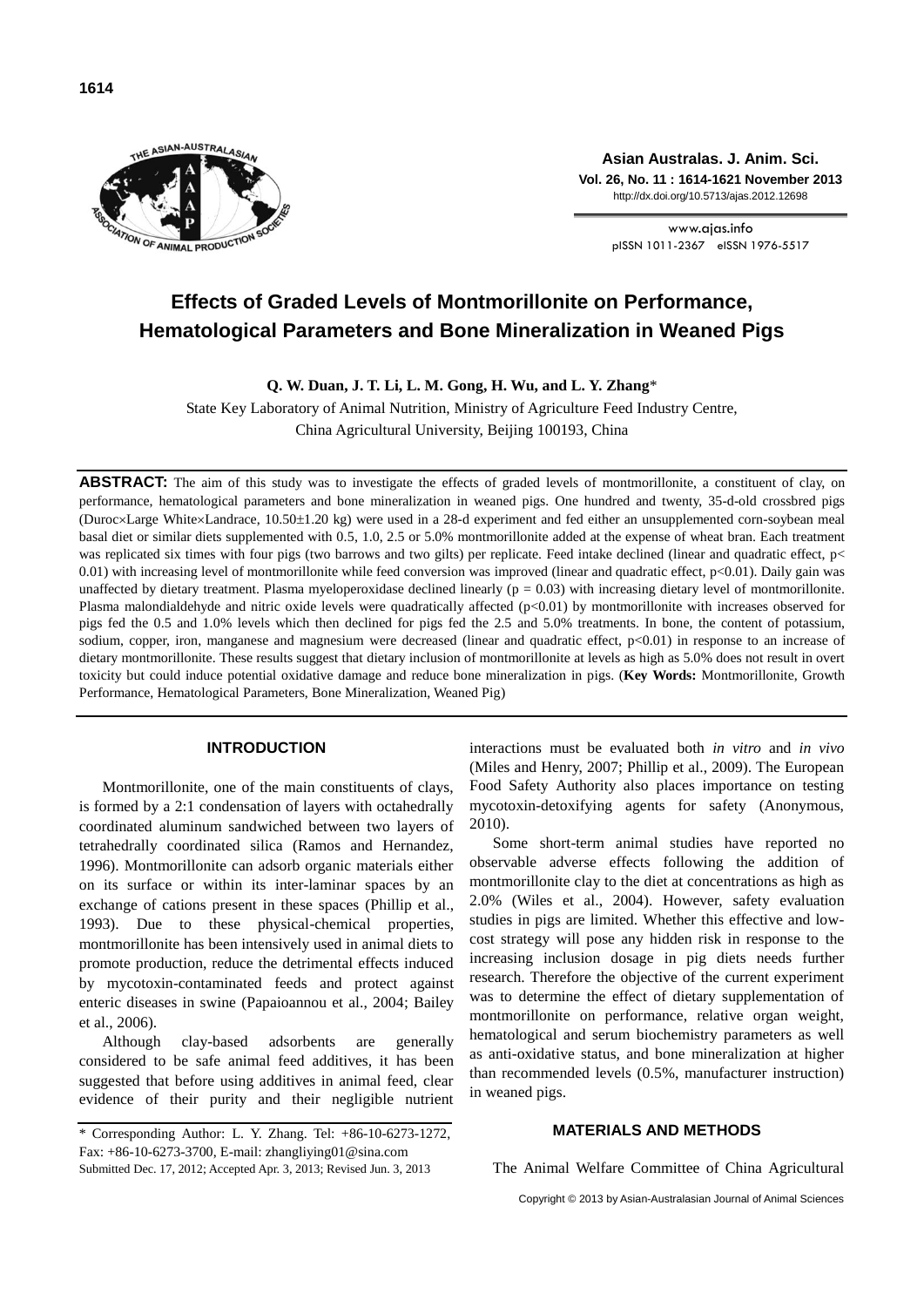University (Beijing, China) approved the animal care protocol used for this experiment. The montmorillonite used in this study was purchased from the Zhejiang Sanding Technology Company (Zhejiang, China). The content of montmorillonite in the clay exceeded 95% (manufacturer's specifications).

#### **Diets and experimental design**

One hundred and twenty 35-d-old crossbred weaned pigs (Duroc×Large White×Landrace) weighing 10.5±1.2 kg were blocked by weight, sex and ancestry and allotted to one of five dietary treatments in a 28-d experiment. The dietary treatments consisted of an unsupplemented cornsoybean meal basal diet or similar diets supplemented with 0.5, 1.0, 2.5, or 5.0% montmorillonite added at the expense of wheat bran. The diets were formulated to meet or exceed requirements suggested by the National Research Council (1998) for 10 to 20 kg pigs (Table 1).

All pigs were housed indoors in  $1.2 \times 2.0$  m concretefloored pens with half of the pen area solid concrete and the remainder plastic slats. The pigs were provided *ad libitum* access to feed and water throughout the experimental period. The room temperature was maintained at  $25$  to  $27^{\circ}$ C. Each treatment was replicated six times with four pigs (two barrows and two gilts) per pen.

The pigs were weighed individually on d 0 and 28 of the experiment and feed consumption was measured per pen at same time. These values were used to calculate weight gain, feed intake and feed conversion. At the end of the experiment, one pig was randomly chosen from each pen and blood samples were collected from the jugular vein using  $EDTA-K<sub>2</sub>$  tubes and tubes without anticoagulant, respectively. Serum and plasma samples were separated by centrifugation at  $1,342 \times g$  at  $4^{\circ}$ C for 10 min, and stored at -20°C until further analyzed.

After blood sampling on d 28, the same pigs were chosen for slaughter. The pigs were stunned by electric shock and then killed by exsanguination. The heart, liver, spleen, lung and kidney were collected and weighed to calculate the relative organ weight, measured as the ratio of the wet organ weight to final body weight (g/kg). The third and fourth metatarsal bones were removed from the right hind-legs and dissected free of soft tissues (Eklou et al., 1999). The metatarsal bones were weighed and then stored in a refrigerator  $(4^{\circ}C)$  for less than 48 h before being tested for bone breaking strength.

#### **Chemical analysis**

Diets were analyzed according to the methods of the Association of Official Analytical Chemists (2000) for

|                                     |       |       | Level of montmorillonite (%) |       |                  |
|-------------------------------------|-------|-------|------------------------------|-------|------------------|
| Items                               | 0.0   | 0.5   | 1.0                          | 2.5   | $\overline{5.0}$ |
| Ingredient (%)                      |       |       |                              |       |                  |
| Corn                                | 52.00 | 52.00 | 52.00                        | 52.00 | 52.00            |
| Soybean meal                        | 21.00 | 21.00 | 21.00                        | 21.00 | 21.00            |
| Fish meal                           | 5.00  | 5.00  | 5.00                         | 5.00  | 5.00             |
| Soybean protein concentrate         | 5.00  | 5.00  | 5.00                         | 5.00  | 5.00             |
| Whey                                | 6.00  | 6.00  | 6.00                         | 6.00  | 6.00             |
| Wheat bran                          | 5.00  | 4.50  | 4.00                         | 2.50  | 0.00             |
| Soybean oil                         | 3.00  | 3.00  | 3.00                         | 3.00  | 3.00             |
| Dicalcium phosphate                 | 0.90  | 0.90  | 0.90                         | 0.90  | 0.90             |
| Limestone                           | 0.60  | 0.60  | 0.60                         | 0.60  | 0.60             |
| DL-methionine (98%)                 | 0.25  | 0.25  | 0.25                         | 0.25  | 0.25             |
| L-lysine·HCl (98%)                  | 0.15  | 0.15  | 0.15                         | 0.15  | 0.15             |
| Sodium chloride                     | 0.10  | 0.10  | 0.10                         | 0.10  | 0.10             |
| Vitamin-mineral premix <sup>1</sup> | 1.00  | 1.00  | 1.00                         | 1.00  | 1.00             |
| Montmorillonite                     | 0.00  | 0.50  | 1.00                         | 2.50  | 5.00             |
| Nutrient content $(\%)^2$           |       |       |                              |       |                  |
| Metabolizable energy (MJ/kg)        | 13.51 | 13.46 | 13.42                        | 13.29 | 13.46            |
| Crude protein                       | 21.03 | 20.92 | 20.65                        | 20.44 | 20.27            |
| Calcium                             | 0.84  | 0.79  | 0.80                         | 0.87  | 0.90             |
| Total phosphorus                    | 0.69  | 0.70  | 0.72                         | 0.71  | 0.75             |
| Methionine                          | 0.59  | 0.57  | 0.54                         | 0.55  | 0.53             |
| Lysine                              | 1.30  | 1.28  | 1.25                         | 1.27  | 1.25             |

Table 1. Ingredient composition and nutrient content of experimental diets (% as-fed basis)

<sup>1</sup> Provided per kilogram diet: vitamin A, 9,000 IU; vitamin D<sub>3</sub>, 3,000 IU; vitamin E, 20 IU; vitamin K<sub>3</sub>, 3.0 mg; thiamine, 1.5 mg; riboflavin, 4.0 mg; pyridoxine, 3.0 mg; cobalamin, 0.2 mg; biotin, 0.1 mg; pantothenic acid, 30 mg; nicotinic acid, 15 mg; iron, 75 mg; copper, 150 mg; zinc, 75 mg; manganese, 60 mg; iodine, 0.35 mg; selenium, 0.3 mg.

<sup>2</sup> All nutrient levels except metabolizable energy were analyzed and values are the means of two determinations.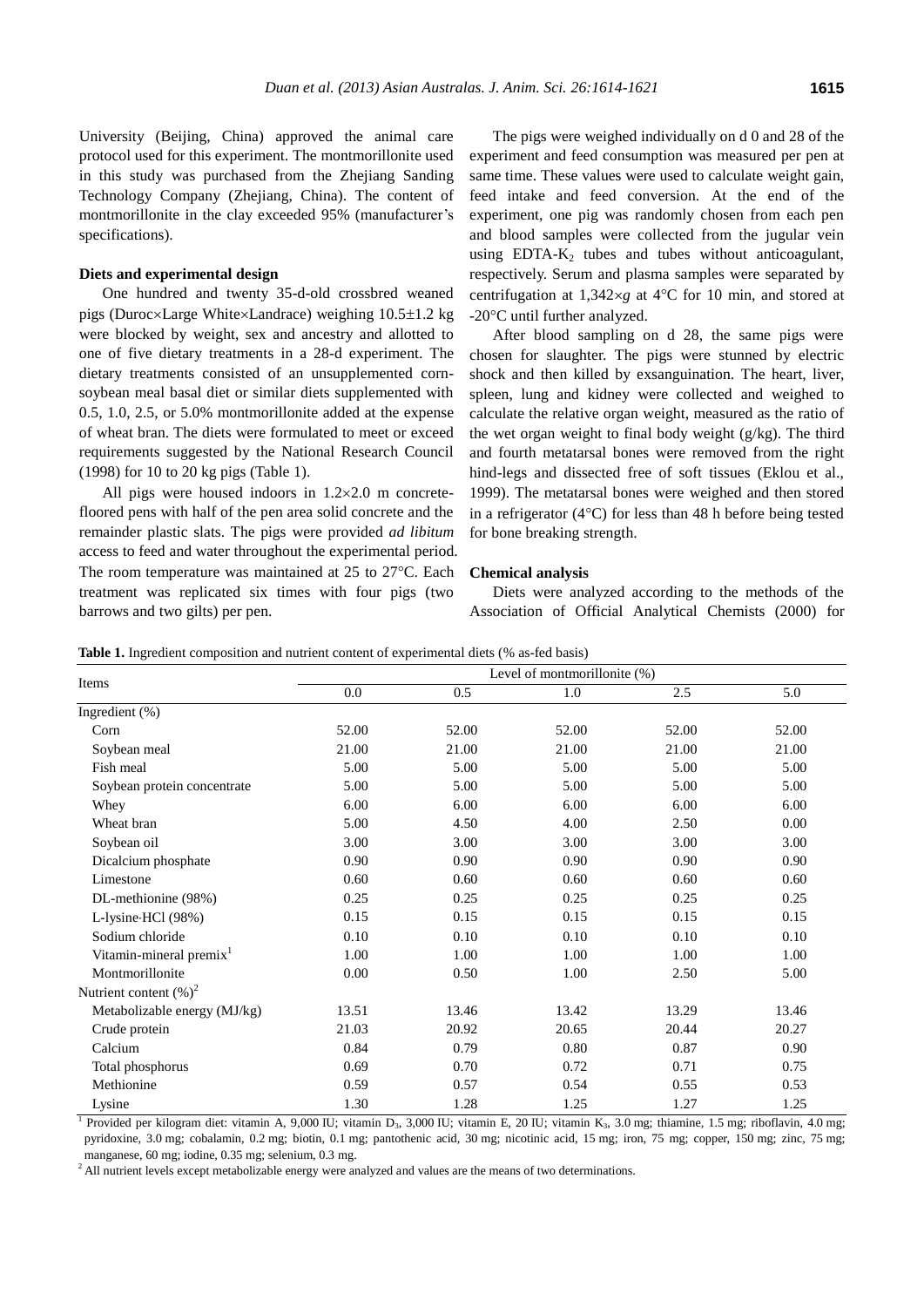| Items<br>Weight gain (kg/d) |      |      | Level of montmorillonite (%) |      | <b>SEM</b> |      | p value      |               |               |
|-----------------------------|------|------|------------------------------|------|------------|------|--------------|---------------|---------------|
|                             | 0.0  | 0.5  | .0                           |      | 5.0        |      | <b>ANOVA</b> | Linear        | Ouadratic     |
|                             | 0.48 | 0.41 | 0.43                         | 0.44 | 0.45       | 0.07 | 0.65         | 0.72          | 0.44          |
| Feed intake $(kg/d)$        | 0.83 | 0.74 | 0.76                         | 0.70 | 0.67       | 0.09 | 0.05         | $< \!\! 0.01$ | 0.01          |
| Feed conversion             | .74  | .83  | .78                          | .61  | .50        | 0.15 | <0.01        | $< \!\! 0.01$ | $< \!\! 0.01$ |

**Table 2.** Performance of weaned pigs fed diets containing graded levels of montmorillonite (d 0 to 28)<sup>1</sup>

<sup>1</sup> Values are the means of six replicates of four pigs.

calcium (AOAC method 927.02), and total phosphorus (AOAC method 995.11). Crude protein was determined by the method of Thiex et al. (2002). For dietary lysine and methionine determination, samples were acid hydrolyzed either with or without preoxidation with performic acid (AOAC method 944.12), respectively, and the amino acids were chromatographically separated and quantified using a Model L-8900 Amino Acid Analyzer (Hitachi, Tokyo, Japan).

Serum samples were analyzed for alanine aminotransferase, aspartate aminotransferase, alkaline phosphatase, total protein, albumin, urea nitrogen, creatinine, glucose and total bilirubin using kits purchased from the Biosino Biotechnology and Science Company (Beijing, China) following the standard procedures described by the manufacturer. Analyses were conducted on a Hitachi Auto-Analyzer (Hitachi 7020, Tokyo, Japan). Plasma samples were analyzed for myeloperoxidase, superoxide dismutase, malondialdehyde and nitric oxide levels using kits purchased from the Jiancheng Institute of Biological Engineering (Nanjing, China).

The bone breaking strength, a trait for assessing the bone mineralization in swine as described by Crenshaw et al. (1981), was tested on a universal testing machine (Reger 3010, Shenzhen, China). After that, bones were ashed following the procedure described by Ward et al. (1991) for determination of their mineral element.

The mineral content in both the serum and bones, including calcium, potassium, sodium, zinc, copper, iron, manganese and magnesium, were determined using an inductively coupled plasma-mass spectrometer [\(Agilent](dict://key.0895DFE8DB67F9409DB285590D870EDD/Agilent) 7500 series, Santa Clara, CA, USA). Serum and bone inorganic phosphorus concentration was determined by modifications of the method of Fiske and Subbarow (1925).

#### **Statistical analysis**

Analysis of variance was performed using replicate means. Differences between treatments were examined using a one-way ANOVA (SAS Institute, 1996). The linear and quadratic effects of montmorillonite level were assessed using orthogonal polynomials. A p-value of less than 0.05 was considered statistically significant.

#### **RESULTS**

## **Performance**

The effects of different levels of montmorillonite on growth performance in weaned pigs are presented in Table 2. Weight gain was unaffected by dietary treatment (p>0.05). Feed intake declined (linear and quadratic,  $p<0.01$ ) with increasing dietary level of montmorillonite. As a result, feed conversion was significantly improved as the dietary level of montmorillonite increased.

#### **Serum biochemistry**

Table 3 shows the effect of montmorillonite on the serum biochemistry of pigs. No significant difference was found in the hematologic parameters of pigs supplemented with different levels of montmorillonite. The values of for biochemical parameters measured in the serum of pigs were within the range of common references (Kaneko et al., 1997), which indicated that 0.0 to 5.0% montmorillonite

**Table 3.** Serum biochemical measures of weaned pigs fed diets containing graded levels of montmorillonite (d 28)<sup>1</sup>

|                                  |        | Level of montmorillonite (%) | <b>SEM</b> | p value |        |       |              |        |           |
|----------------------------------|--------|------------------------------|------------|---------|--------|-------|--------------|--------|-----------|
|                                  | 0.0    | 0.5                          | 1.0        | 2.5     | 5.0    |       | <b>ANOVA</b> | Linear | Ouadratic |
| Alanine aminotransferase (U/L)   | 11.82  | 11.15                        | 11.38      | 11.05   | 10.42  | 2.29  | 0.88         | 0.31   | 0.60      |
| Aspartate aminotransferase (U/L) | 40.55  | 37.80                        | 42.77      | 41.48   | 43.91  | 7.77  | 0.71         | 0.29   | 0.55      |
| Alkaline phosphatase $(U/L)$     | 176.01 | 172.29                       | 187.53     | 208.58  | 199.40 | 28.25 | 0.17         | 0.79   | 0.83      |
| Total protein $(g/L)$            | 51.93  | 51.03                        | 51.06      | 53.48   | 50.42  | 4.09  | 0.73         | 0.91   | 0.95      |
| Albumin $(g/L)$                  | 38.04  | 38.61                        | 39.62      | 38.52   | 38.57  | 1.19  | 0.26         | 0.55   | 0.20      |
| Urea nitrogen $(mmol/L)$         | 3.82   | 4.28                         | 4.11       | 4.01    | 3.86   | 0.40  | 0.29         | 0.72   | 0.18      |
| Creatinine $(\mu \text{mol/L})$  | 48.27  | 49.37                        | 46.39      | 48.96   | 50.29  | 3.26  | 0.33         | 0.40   | 0.35      |
| Glucose $(mmol/L)$               | 4.46   | 4.43                         | 4.32       | 4.30    | 4.61   | 0.64  | 0.92         | 0.82   | 0.70      |
| Total bilirubin (umol/L)         | 7.82   | 7.68                         | 8.01       | 7.94    | 7.78   | 0.54  | 0.85         | 0.15   | 0.09      |

<sup>1</sup> Values are the means of six replicates.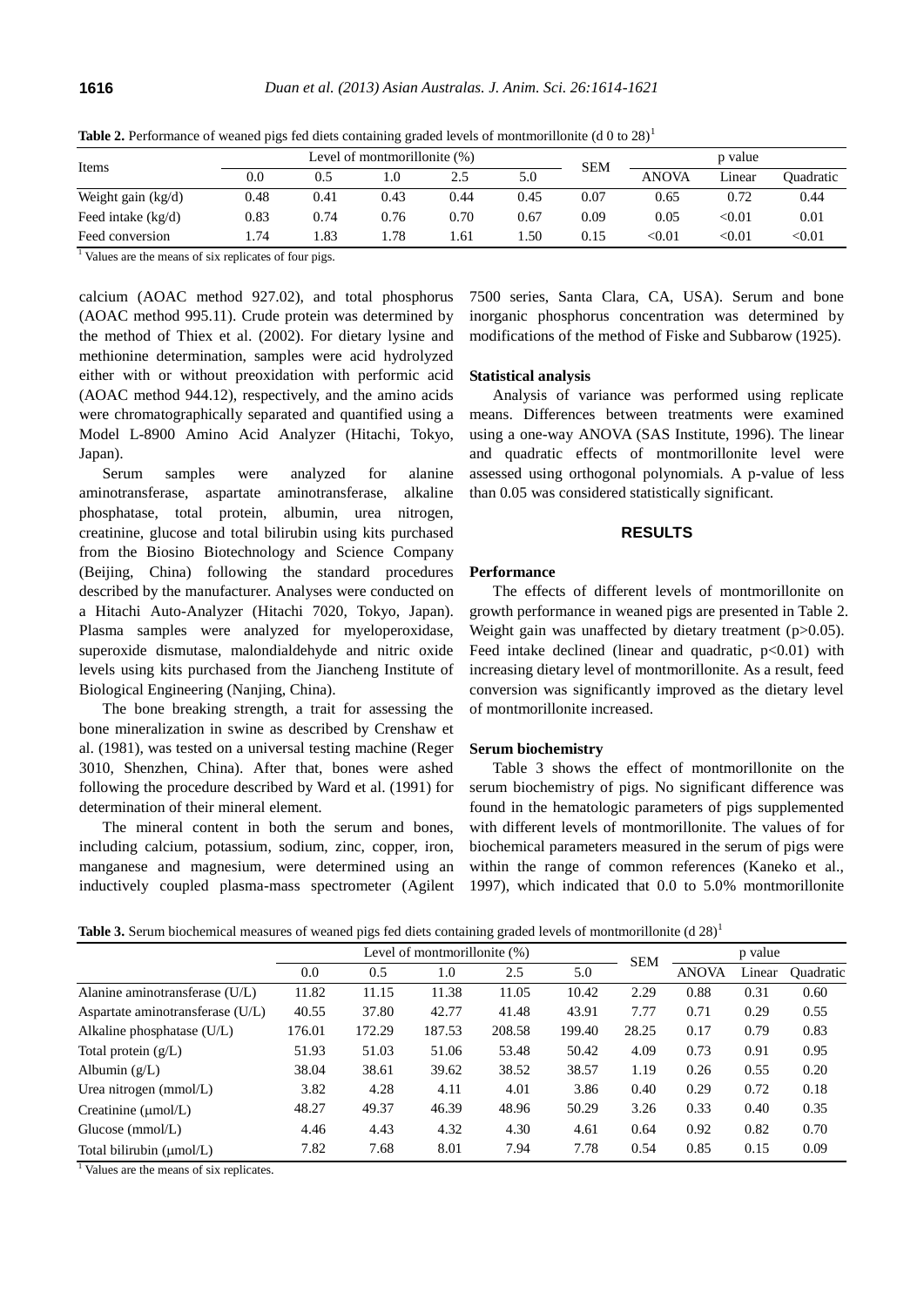| <b>Table 4.</b> Plasma indicators of oxidative stress in weaned pigs fed diets containing graded levels of montmorillonite (d $28)^1$ |           |                                 |  |     |       |         |       |
|---------------------------------------------------------------------------------------------------------------------------------------|-----------|---------------------------------|--|-----|-------|---------|-------|
|                                                                                                                                       |           | Level of montmorillonite $(\%)$ |  | SEM |       | p value |       |
|                                                                                                                                       | $\rm 0.0$ |                                 |  |     | ANOVA | Linear  | Ouadı |

|                             |       |       |       |       |       | <b>SEM</b> | --------     |        |           |
|-----------------------------|-------|-------|-------|-------|-------|------------|--------------|--------|-----------|
|                             | 0.0   | 0.5   | 1.0   | 2.5   | 5.0   |            | <b>ANOVA</b> | Linear | Ouadratic |
| Myeloperoxidase (U/L)       | 46.33 | 49.02 | 44.24 | 42.75 | 43.83 | 4.92       | 0.22         | 0.03   | 0.09      |
| Superoxide dismutase (U/mL) | 67.38 | 71.16 | 70.73 | 65.93 | 64.02 | 6.16       | 0.23         | 0.42   | 0.28      |
| Malondialdehyde (nmol/mL)   | 7.92  | 8.95  | 8.55  | 7.85  | 7.89  | 1.07       | 0.30         | < 0.01 | < 0.01    |
| Nitric oxide (umol/L)       | 36.58 | 48.71 | 48.67 | 34.04 | 21.01 | 5.23       | < 0.01       | 0.09   | 0.24      |

 $\frac{1}{1}$  Values are the means of six replicates.

**Table 5.** Serum mineral element concentrations of weaned pigs fed diets containing graded levels of montmorillonite (d 28)<sup>1</sup>

| Level of montmorillonite (%)<br>p value<br><b>SEM</b><br>Items<br>0.0<br>5.0<br><b>ANOVA</b><br>Linear<br>2.5<br>0.5<br>1.0<br>89.0<br>85.0<br>90.3<br>94.3<br>0.20<br>86.0<br>6.94<br>0.52<br>Calcium $(\mu g/mL)$<br>2.17<br>2.24<br>1.92<br>0.39<br>0.27<br>2.24<br>2.15<br>0.63<br>Phosphorus (mmol/L)<br>196<br>187<br>16.7<br>0.50<br>176<br>199<br>196<br>0.48<br>Potassium $(\mu g/mL)$<br>2.787<br>0.02<br>2.619<br>2,693<br>2.774<br>116.2<br>2,606<br>0.25<br>Sodium $(\mu g/mL)$<br>0.37<br>0.75<br>0.74<br>0.70<br>0.78<br>0.81<br>0.09<br>0.71<br>$\text{Zinc}$ ( $\mu\text{g/mL}$ )<br>1.59<br>1.81<br>0.25<br>1.51<br>1.56<br>1.73<br>0.17<br>0.23<br>Copper $(\mu g/mL)$ |                  |                  |       |       |       |      |      |      |      |  |
|-------------------------------------------------------------------------------------------------------------------------------------------------------------------------------------------------------------------------------------------------------------------------------------------------------------------------------------------------------------------------------------------------------------------------------------------------------------------------------------------------------------------------------------------------------------------------------------------------------------------------------------------------------------------------------------------|------------------|------------------|-------|-------|-------|------|------|------|------|--|
|                                                                                                                                                                                                                                                                                                                                                                                                                                                                                                                                                                                                                                                                                           | <b>Quadratic</b> |                  |       |       |       |      |      |      |      |  |
|                                                                                                                                                                                                                                                                                                                                                                                                                                                                                                                                                                                                                                                                                           |                  |                  |       |       |       |      |      |      | 0.30 |  |
|                                                                                                                                                                                                                                                                                                                                                                                                                                                                                                                                                                                                                                                                                           |                  |                  |       |       |       |      |      |      | 0.44 |  |
|                                                                                                                                                                                                                                                                                                                                                                                                                                                                                                                                                                                                                                                                                           |                  |                  |       |       |       |      |      |      | 0.20 |  |
|                                                                                                                                                                                                                                                                                                                                                                                                                                                                                                                                                                                                                                                                                           |                  |                  |       |       |       |      |      |      | 0.08 |  |
|                                                                                                                                                                                                                                                                                                                                                                                                                                                                                                                                                                                                                                                                                           |                  |                  |       |       |       |      |      |      | 0.39 |  |
|                                                                                                                                                                                                                                                                                                                                                                                                                                                                                                                                                                                                                                                                                           |                  |                  |       |       |       |      |      |      | 0.41 |  |
| Iron $(\mu g/mL)$                                                                                                                                                                                                                                                                                                                                                                                                                                                                                                                                                                                                                                                                         | 1.57             | 1.58             | 1.71  | 1.66  | 1.47  | 0.40 | 0.96 | 0.85 | 0.75 |  |
| Manganese $(\mu g/mL)$                                                                                                                                                                                                                                                                                                                                                                                                                                                                                                                                                                                                                                                                    | ND <sup>2</sup>  | ND               | ND    | ND    | ND    | ND   | ND   | ND   | ND   |  |
| Magnesium $(\mu g/mL)$<br>$1 - 1$                                                                                                                                                                                                                                                                                                                                                                                                                                                                                                                                                                                                                                                         | 18.67            | 18.67<br>$2 - 2$ | 19.67 | 22.67 | 19.67 | 1.98 | 0.16 | 0.15 | 0.26 |  |

<sup>1</sup> Values are the means of six replicates. <sup>2</sup> ND = Not detected.

supplementation had no influence on serum biochemical indexes.

## **Plasma specific indicators**

Myeloperoxidase levels declined with increasing level of montmorillonite (linear effect,  $p = 0.03$ ) (Table 4). Malondialdehyde levels were quadratically affected (p< 0.01) by montmorillonite with increases observed for pigs fed the 0.5 and 1.0% levels which then declined for pigs fed the 2.5 and 5.0% treatments. Plasma nitric oxide levels increased with montmorillonite inclusion rates of 0.5%  $(48.71 \text{ µmol/L})$  and  $1.0\%$   $(48.67 \text{ µmol/L})$  in comparison to the control  $(36.58 \text{ µmol/L})$ , and then decreased markedly  $(p<0.01)$  in the 2.5 (34.04  $\mu$ mol/L) and 5.0% (21.01 mol/L) montmorillonite treatments. Superoxide dismutase levels were unaffected by treatment (p>0.05).

## **Serum mineral content**

The effect of montmorillonite supplementation on

serum mineral content is presented in Table 5. Serum minerals were unaffected by montmorillonite level (p> 0.05).

## **Relative organ weights**

At necropsy, there were no obvious gross abnormalities in the major organs of interest (heart, liver, spleen, lung, and kidney) in pigs. The relative weights for these organs, calculated as the ratio of wet organ weight to final body weight (g/kg), were unaffected (p>0.05) by dietary treatment (Table 6).

## **Bone mineralization**

The results of pig skeleton characteristics are shown in Table 7. Dietary montmorillonite supplementation had no influence on weight or breaking strength of the third and fourth metatarsal bones of pigs. However, it significantly affected bone mineral element content. The content of potassium, sodium, copper, iron, manganese and

**Table 6.** Relative organ weight of weaned pigs fed diets containing graded levels of montmorillonite (d 28)<sup>1,2</sup>

| Items <sup>3</sup><br>0.0 |       |       | Level of montmorillonite (%) |       | <b>SEM</b> |      | p value      |        |                  |
|---------------------------|-------|-------|------------------------------|-------|------------|------|--------------|--------|------------------|
|                           |       | 0.5   | .0                           | 2.5   | 5.0        |      | <b>ANOVA</b> | Linear | <b>Ouadratic</b> |
| Heart $(g/kg)$            | 5.02  | 4.55  | 4.64                         | 5.11  | 5.08       | 0.54 | 0.24         | 0.35   | 0.21             |
| Liver $(g/kg)$            | 24.89 | 27.09 | 27.07                        | 28.70 | 26.98      | 2.83 | 0.27         | 0.12   | 0.11             |
| Spleen $(g/kg)$           | 1.62  | 1.59  | 1.70                         | 1.73  | 1.64       | 0.20 | 0.72         | 0.46   | 0.62             |
| Lung $(g/kg)$             | 10.71 | 11.00 | 10.88                        | 10.54 | 11.30      | 1.66 | 0.94         | 0.72   | 0.90             |
| Kidney $(g/kg)$           | 4.96  | 4.88  | 5.05                         | 5.43  | 5.15       | 0.59 | 0.55         | 0.23   | 0.48             |

<sup>1</sup> Values are the means of six replicates.<sup>2</sup> The relative organ weight is expressed as the ratio of wet organ weight to final body weight.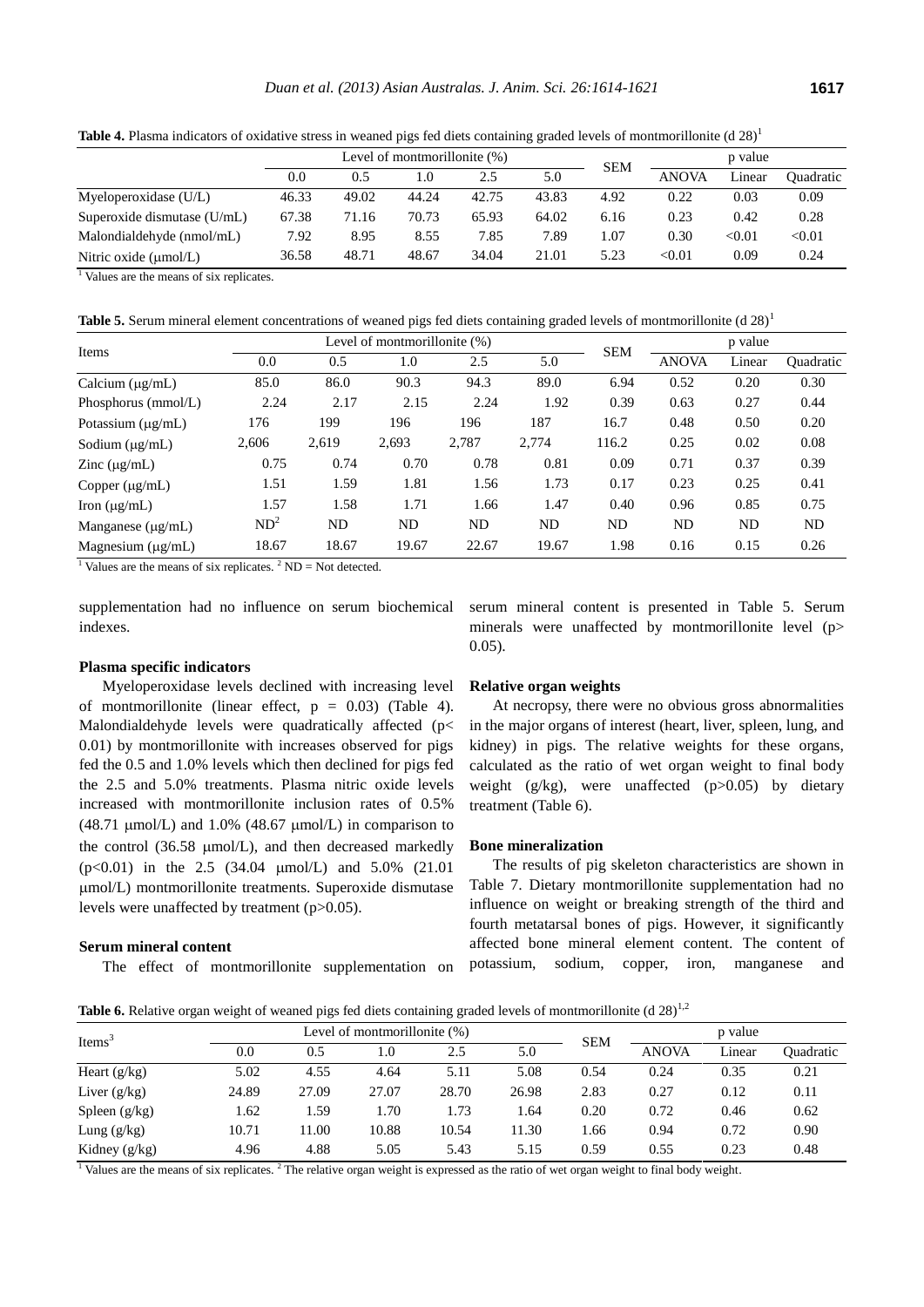|  | <b>Table 7.</b> Characteristics of metatarsal bones in weaned pigs fed diets containing graded levels of montmorillonite (d $28)^1$ |
|--|-------------------------------------------------------------------------------------------------------------------------------------|
|--|-------------------------------------------------------------------------------------------------------------------------------------|

| Items                      |       |       | Level of montmorillonite (%) |       |       | <b>SEM</b> | p value      |        |                  |
|----------------------------|-------|-------|------------------------------|-------|-------|------------|--------------|--------|------------------|
|                            | 0.0   | 0.5   | 1.0                          | 2.5   | 5.0   |            | <b>ANOVA</b> | Linear | <b>Ouadratic</b> |
| Weight (g)                 | 22.3  | 22.4  | 22.0                         | 20.9  | 21.2  | 2.57       | 0.81         | 0.26   | 0.53             |
| Breaking strength (N)      | 305.2 | 270.0 | 268.3                        | 294.3 | 302.8 | 46.99      | 0.50         | 0.75   | 0.26             |
| Mineral content (% of ash) |       |       |                              |       |       |            |              |        |                  |
| Calcium $(\%)$             | 18.82 | 18.45 | 18.75                        | 18.90 | 19.26 | 1.48       | 0.91         | 0.47   | 0.64             |
| Phosphorus (%)             | 8.49  | 8.37  | 8.37                         | 8.48  | 8.43  | 0.68       | 0.99         | 0.99   | 0.97             |
| Potassium (%)              | 0.27  | 0.21  | 0.19                         | 0.18  | 0.12  | 0.04       | < 0.01       | < 0.01 | < 0.01           |
| Sodium $(\%)$              | 2.04  | 1.62  | 1.52                         | 1.31  | 0.88  | 0.27       | < 0.01       | < 0.01 | < 0.01           |
| Magnesium (%)              | 1.32  | 1.17  | 1.09                         | 0.96  | 0.64  | 0.15       | < 0.01       | < 0.01 | < 0.01           |
| Zinc $(mg/g)$              | 0.60  | 0.57  | 0.47                         | 0.43  | 0.34  | 0.06       | 0.02         | 0.03   | 0.10             |
| Iron $(mg/g)$              | 0.29  | 0.27  | 0.17                         | 0.21  | 0.14  | 0.05       | < 0.01       | < 0.01 | < 0.01           |
| Copper $(mg/kg)$           | 6.60  | 4.43  | 3.09                         | 4.03  | 3.00  | 1.70       | < 0.01       | < 0.01 | < 0.01           |
| Manganese $(mg/kg)$        | 11.09 | 8.78  | 7.91                         | 6.34  | 4.75  | 1.65       | < 0.01       | < 0.01 | < 0.01           |

 $\frac{1}{1}$  Values are the means of six replicates.

magnesium linearly  $(p<0.01)$  and quadratically  $(p<0.01)$ decreased with an increase in montmorillonite addition. A linear effect of zinc content was also detected  $(p<0.05)$ .

### **DISCUSSION**

The strategy of including various binding agents or detoxifying clays in the diet has been given considerable attention in the scientific field. Generally, clays have been incorporated in animal diets as a nonnutritive additive to improve performance (Angulo et al., 1995). However, the results of previous experiments on the effect of clays on pig performance are inconsistent, showing either improvements (Pond et al., 1988; Papaioannou et al., 2004; Alexopoulos et al., 2007) or no effects (Shurson et al., 1984; Ward et al., 1991; Parisini et al., 1999). Different experiments with animals fed various clays in diets gave variable results on animal performance. Venglovsky et al. (1999) and Tauqir et al. (2001) reported that feed containing montmorillonite (1.0 to 2.0%) could promote weight gain and feed efficiency of chickens and swine. The type of clays, producing area, supplemental content, and physical or chemical structural characteristics affected the feeding value of clays significantly (Hu et al., 2004). Nutritional level, environmental condition and animal species may also interfere with these effects (Prvulovic et al., 2012). In the present study, supplementation with montmorillonite had no effect on performance at low levels (0.5 and 1.0%) compared with the control, which is in agreement with the research of Xia et al. (2005). Relatively high levels (2.5 and 5.0%) of dietary montmorillonite addition to the diet markedly reduced feed intake. However, feed conversion was significantly increased. There is the possibility of dietary dilution affecting measured changes, since wheat bran was replaced by montmorillonite in the diet. However, the results in this study was not in accordance with the

results obtained in previous studies, which demonstrated that dietary dilution could cause a compensatory increase in feed consumption to satisfy energy needs (Sibbald et al., 1960; Baker et al., 1968). It is possible that it is hard for pig to increase the feed intake to satisfy energy needs when diets containing a high level montmorillonite, which could cause palatability to be decreased. In this situation, the digestibility of nutrients in the diet increased accordingly.

Measures determined in blood, have generally been used to indicate the physiological status in response to altered conditions. In terms of serum biochemical analysis, the results of the present study confirmed no alterations. Moreover, all biochemical values in serum were within the reference range, a result similar to that obtained in previous studies. Vrzgula and Bartko (1984) found no effect of 5.0% clinoptilolite supplementation on serum bilirubin concentration, aspartate aminotransferase and alanine aminotransferase activity in growing pigs. Alexopoulos et al. (2007) also concluded that supplementation of diets with clinoptilolite-rich tuff, at the inclusion rate of 2.0% on a long term basis, was not associated with any adverse effect on serum biochemical and hematological parameters evaluated in growing and fattening pigs. This suggests that dietary montmorillonite ingestion (levels up to 5.0%) is unlikely to promote adverse effects on biochemical or physiological processes in pigs. Along with the homeostasis, no difference was found in relative organ weights, which further suggests no overt toxicity of dietary montmorillonite.

Reactive oxygen species, such as superoxide radical anion, singlet oxygen, hydrogen peroxide, and hydroxyl radical, are produced as by-products of oxidative metabolism, in which energy activation and electron reduction are involved (Kourie et al., 1998). The increase in intracellular levels of reactive oxygen species to such a level that cellular antioxidant defenses are insufficient to maintain these harmful molecules below a toxic threshold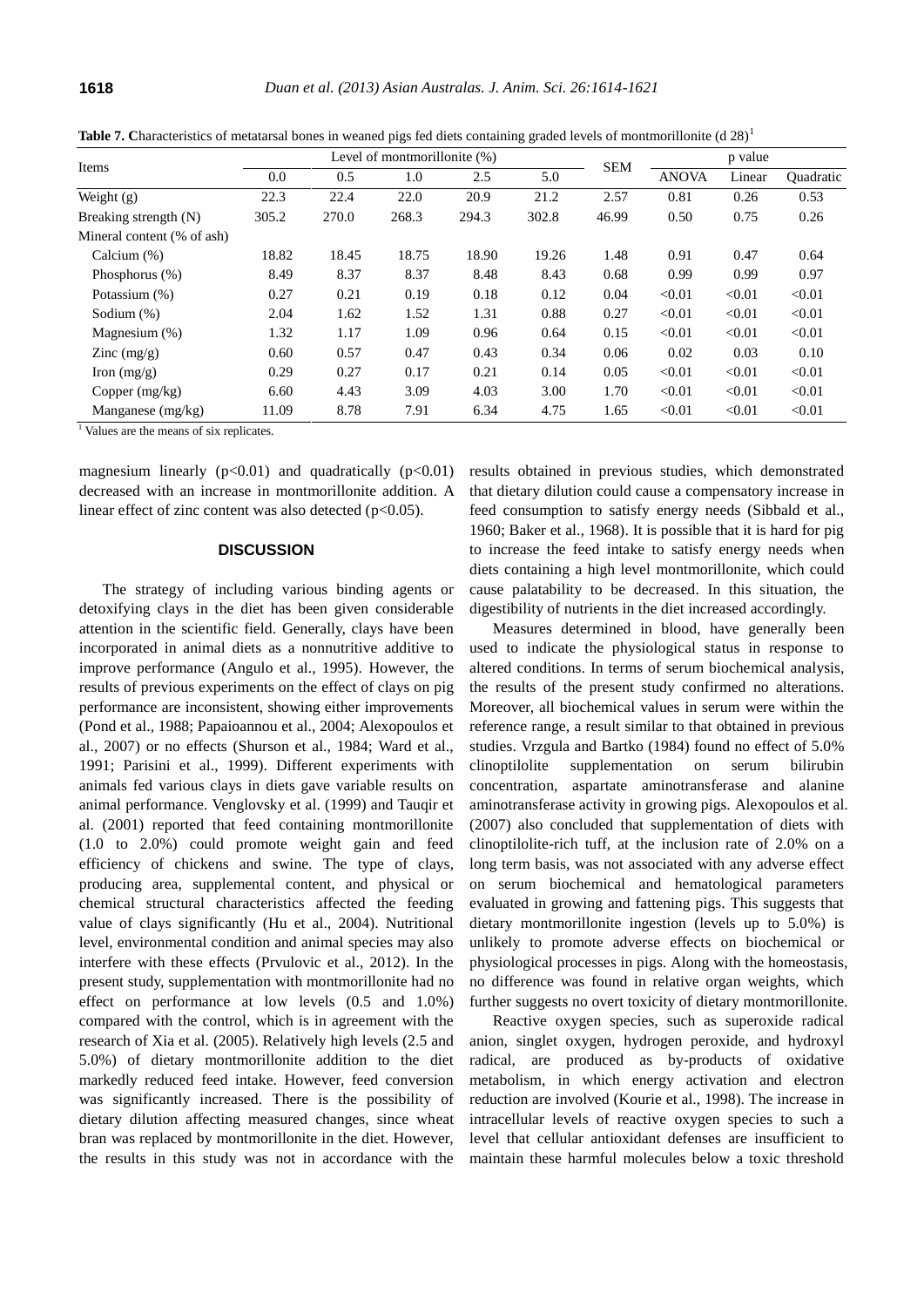level is generally referred to as oxidative stress, which could play a role in the early stages of some pathophysiological processes (Prvulovic et al., 2012). The antioxidant enzymes, superoxide dismutase and myeloperoxidase, are known to serve as protective responses to eliminate reactive free radicals (Cheung et al., 2001). The present study suggests that values for myeloperoxidase in plasma declined linearly by dietary montmorillonite supplementation. This would indicate a decrease of resistance to oxidation. As a common monitor for lipid oxidation status, malondialdehyde concentration was quadratically affected by dietary montmorillonite supplementation. In recent years, nitric oxide was considered to be the cellular signal and functional molecule and may play a critical role *in vivo* in protecting mammalian cells from toxic reactive oxygen species (Wink et al., 1994). The results obtained from the current study have shown that, compared with the control, the plasma nitric oxide level increased with 0.5 and 1.0% montmorillonite incorporated in the diet. In contrast, it dramatically decreased when dietary montmorillonite was added up to 2.5 and 5.0%. According to these findings, it is concluded that a relatively lower level (0.5 and 1.0%) of dietary montmorillonite supplementation could present a protective effect against oxidative damage induced by toxic reactive oxygen species, while an adverse effect emerged owing to the high level of montmorillonite incorporated up to 5.0% in the diet. Unfortunately, the specific mechanism through which this is achieved remains for further research.

Due to the non-specific adsorption property and ionexchange capacity of clays used in animal diets, their potential interaction with the dietary ingredients, such as minerals, has gradually attracted arising concern (Alexopoulos et al., 2007). Following this point, valuable conclusions have been drawn by comparative studies on different animal models. It has been reported that sodium and potassium concentrations in plasma or body tissues were not altered by the dietary use of clinoptilolite at the inclusion of 2.0 or 3.0% in growing lambs (Pond et al., 1984), growing pigs (Pond et al., 1989) and sows (Papaioannou et al., 2002), which is supported by the present study since no significant differences in serum concentration of sodium and potassium were found among the dietary treatments. Other studies have demonstrated a similar effect concerning serum calcium and phosphorous, together with other mineral element concentrations (including zinc, copper, iron, manganese, and magnesium), in growing pigs (Yannakopoulos et al., 2000), broilers (Dwyer et al., 1997) and dairy cows (Katsoulos et al., 2005). In agreement with these results, it was suggested that dietary montmorillonite supplementation causes no alteration of serum mineral concentrations in weaned pigs.

The effects of tissue mineral concentrations induced by

dietary clay supplementation were reported by Pond et al. (1989) and Ward et al. (1991). Their studies demonstrated no effects on mineral accumulation in animal liver, kidney and bone, which is more or less inconsistent with the current study. Skeletal measures are usually used for assessing bone mineralization in both humans and pigs (Eklou et al., 1999). In the present experiment, supplementation with montmorillonite did not affect bone weight or breaking strength in pigs. However, bone mineral content decreased with an increase in dietary montmorillonite addition, except with regard to calcium and phosphorous. The possible explanation for this result is that montmorillonite has a large specific surface and effective adsorption, and due to the ion-exchange capacity, cations in the body were selectively adsorbed. This adsorption effect was significantly enhanced by the increase in montmorillonite addition level. Another possibility for the reduced mineral contents was due to diet nutrient dilution, since certain amount of wheat bran was replaced by montmorillonite supplementation. As calculated, pigs fed up to 5.0% montmorillonite ate 19.3% less than those of untreated, but bone mineral content was reduced by more than 50%. Therefore, diet dilution could only partially cause the significant changes measured, but the main effect was more likely to attributed to the incorporated montmorillonite. Nevertheless, determining clear mechanisms for this effect remain for further research.

## **IMPLICATIONS**

In conclusion, the findings of the current study suggest that the supplementation of diets with montmorillonite at an inclusion rate of 0.5 to 1.0% is not associated with any adverse effect on performance and health status in pigs. Montmorillonite addition to the diet at an inclusion level of 2.5 to 5.0% could reduce feed intake but improve feed utilization to some extent. Blood biochemical indices, serum mineral contents, and relative organ weights were not influenced by dietary montmorillonite incorporation. However, adding 5.0% montmorillonite to the diet could induce oxidative damage and reduce bone mineralization in pigs. It is safe if used at recommended level of 0.5% montmorillonite, but appropriate supplemented nutrient of minerals is required along with the inclusion of montmorillonite in the diets. Further studies are necessary to clarify the possible mechanisms concerned in adsorption of nutrients via an *in vitro* experiment.

#### **ACKNOWLEDGEMENTS**

This study was supported by China Ministry of Agriculture (2012-Z12) and the National Key Basic Reseach Program of China (2012CB124702). The authors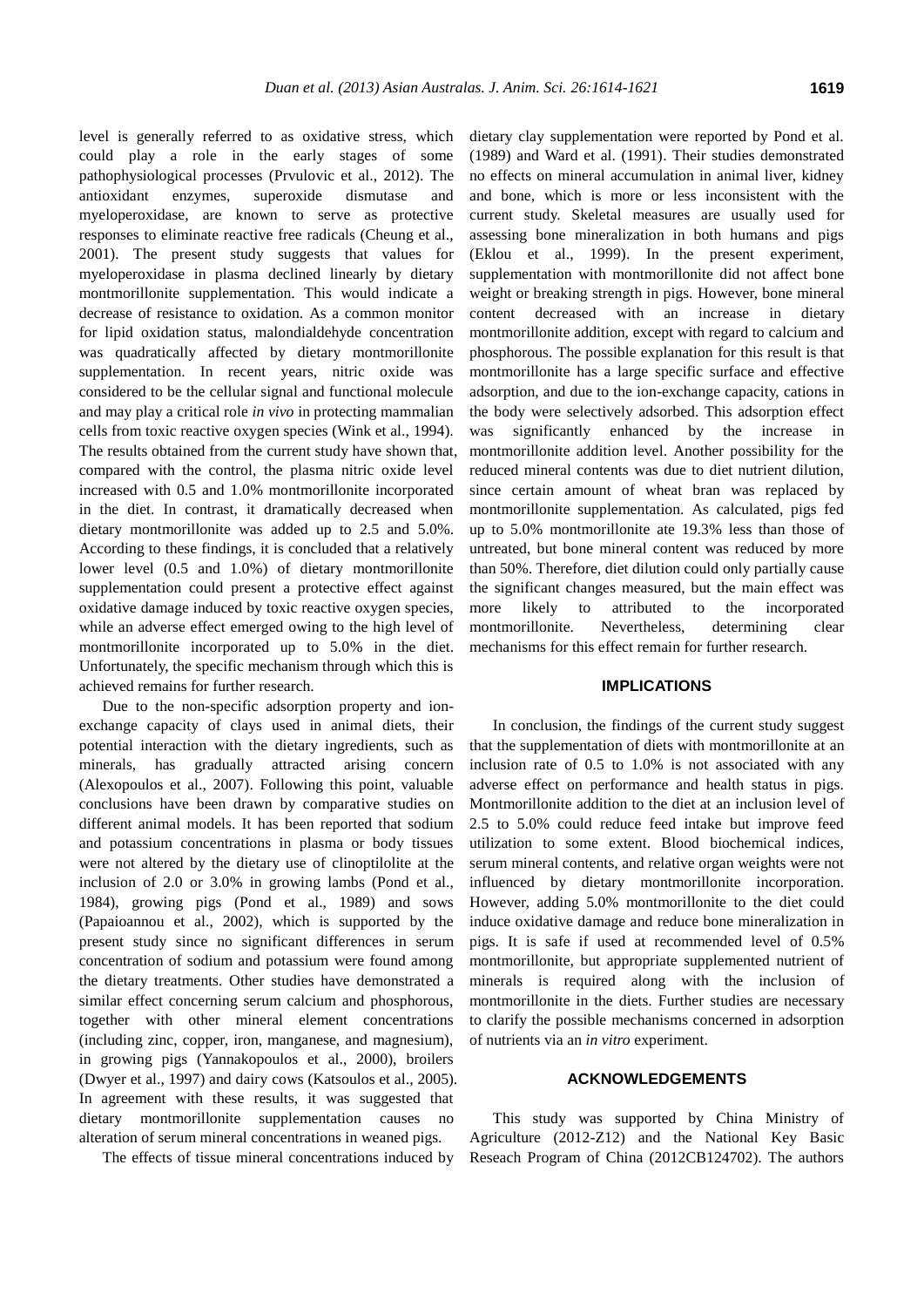are grateful to the help in tissue sample collecting by Dr. E. Wayne Johnson and laboratory analysis by Kang Run.

## **REFERENCES**

- Alexopoulos, C., D. S. Papaioannou, P. Fortomaris, C. S. Kyriakis, G. A. Tserveni, A. Yannakopoulos, and S. C. Kyriakis. 2007. Experimental study on the effect of in-feed administration of a clinoptilolite-rich tuff on certain biochemical and hematological parameters of growing and fattening pigs. Livest. Sci. 111:230-241.
- Angulo, E., J. Brufau, and G. E. Esteve. 1995. Effect of sepiolite on pellet durability in feeds differing in fat and fibre content. Anim. Feed Sci. Technol. 53:233-241.
- Anonymous. 2010. Statement on the establishment of guidelines for the assessment of additives from the functional group 'substances for reduction of the contamination of feed by mycotoxins. EFSA J. 8:1693.
- AOAC. 2000. Official methods of analysis. 17th edn. Association of Official Analytical Chemists, Gaithersburg, MD.
- Bailey, C. A., G. W. Latimer, A. C. Barr, W. L. Wigle, A. U. Haq, J. E. Balthrop, and L. F. Kubena. 2006. Efficacy of montmorillonite clay (NovaSil PLUS) for protecting full-term broilers from aflatoxicosis. J. Appl. Poult. Res. 15:198-206.
- Baker, D. H., D. E. Becker, A. H. Jensen, and B. G. Harmon. 1968. Effect of dietary dilution on performance of finishing swine. J. Anim. Sci. 27:1332-1335.
- Cheung, C., G. J. Zheng, B. J. Richardson, and P. K. S. Lam. 2001. Relationship between tissue concentrations of polycyclic aromatic hydrocarbons and antioxidative responses of marine mussels. Aquat. Toxicol. 52:189-203.
- Crenshaw, T. D., E. R. Peo, A. J. Lewis, and B. D. Moser. 1981. Bone strength as a trait for assessing mineralization in swine: A critical review of techniques involved. J. Anim. Sci. 53:827- 835.
- Dwyer, M. R., L. F. Kubena, R. B. Harvey, K. Mayura, A. B. Sarr, S. Buckley, R. H. Bailey, and T. D. Phillips. 1997. Effect of inorganic adsorbents and cyclopiazonic acid in broiler chicken. Poult. Sci. 76:1141-1149.
- Eklou, K. E., E. Zerath, C. Colin, C. Lacroix, X. Holy, I. Denis, and A. Pointillart. 1999. Calcium-regulating hormones, bone mineral content, breaking load and trabecular remodeling are altered in growing pigs fed calcium-deficient diets. J. Nutr. 129:188-193.
- Fiske, C. H. and Y. S. Subbarow. 1925. The colorimetric determination of phosphorus. J. Biol. Chem. 66:375-400.
- Hu, C. H., M. S. Xia, Z. R. Xu, and L. Xiong. 2004. Effects of copper-bearing montmorillonite on growth performance and digestive function of growing pigs. Asian-Aust. J. Anim. Sci. 17:1575-1581.
- Kaneko, J. J., J. W. Harvey, and M. L. Bruss. 1997. Appendixes. In: Clinical Biochemistry of Domestic Animals, 5th Ed. (Ed. J. J. Kaneko, J. W. Harvey, and M. L. Bruss). Academic Press, San Diego. pp. 885-905.
- Katsoulos, P. D., N. Roubies, N. Panousis, G. Arsenos, E. Christaki, and H. Karatzias. 2005. Effects of long-term dietary supplementation with clinoptilolite on incidence of parturient paresis and serum concentration of total calcium, phosphate, magnesium, potassium and sodium in dairy cows. Am. J. Vet.

Res. 66:2081-2085.

- Kourie, J. I. 1998. Interaction of reactive oxygen species with ion transport mechanisms. Am. J. Physiol. Cell Physiol. 275:C1- C<sub>24</sub>
- Miles, R. D. and P. R. Henry. 2007. Safety of improved Milbond- $TX^{\otimes}$  when fed in broiler diets at greater than recommended levels. Anim. Feed Sci. Technol. 138:309-317.
- National Research Council. 1998. Nutrient requirements of swine. 10th Ed. National Academy Press, Washington, DC, USA.
- Papaioannou, D. S., C. S. Kyriakis, A. Papasteriadis, N. Roumbies, A. Yannakopoulos, and C. Alexopoulos. 2002. Effect of infeed inclusion of a natural zeolite (clinoptilolite) on certain vitamin, macro and trace element concentrations in the blood, liver and kidney tissues of sows. Res. Vet. Sci. 72:61-68.
- Papaioannou, D. S., C. S. Kyriakis, C. Alexopoulos, E. D. Tzika, Z. S. Polizopoulou, and S. C. Kyriakis. 2004. A field study on the effect of the dietary use of a clinoptilolite-rich tuff, alone or in combination with certain antimicrobials, on the health status and performance of weaned, growing and finishing pigs. Res. Vet. Sci. 76:19-29.
- Parisini, P., G. Martelli, L. Sardi, and F. Escribano. 1999. Protein and energy retention in pigs fed diets containing sepiolite. Anim. Feed Sci. Technol. 79:155-162.
- Phillips, T. D., B. A. Clement, and D. L. Park. 1993. Approaches to reduction of aflatoxin in foods and feeds. In: The toxicology of aflatoxins: Human health, veterinary, and agricultural significance (Ed. D. L. Eaton and J. D. Groopman). Academic Press, London. pp. 383- 406.
- Phillips, T. D., C. A. Marroquin, Y. Deng, J. F. Taylor, C. T. Hallmark, and N. M. Johnson. 2009. *In vitro* and *in vivo* characterization of mycotoxin-binding additives used for animal feeds in Mexico. Food Addit. Contam. A. 26:733-743.
- Pond, W. G., J. T. Yen, and J. T. Crouse. 1989. Tissue mineral element content in swine fed clinoptilolite. Bull. Environ. Contam. Toxicol. 42:735-742.
- Pond, W. G., J. T. Yen, and V. H. Varel. 1988. Response of growing swine to dietary copper and clinoptilolite supplementation. Nutr. Rep. Int. 37:797-803.
- Pond, W. G., S. M. Laurent, and H. D. Orloff. 1984. Effect of dietary clinoptilolite or zeolite Na-A on body weight gain and feed utilization of growing lambs fed urea or intact protein as a nitrogen supplement. Zeolites 4:127-132.
- Prvulovic, D., S. Kosarcic, M. Popovic, D. Dimitrijevic, and L. G. Grubor. 2012. The influence of hydrated aluminosilicate on biochemical and haematological blood parameters, growth performance and carcass traits of pigs. J. Anim. Vet. Adv. 11:134-140.
- Ramos, A. J. and E. Hernandez. 1996. *In vitro* aflatoxin adsorption by means of a montmorillonited silicate: A study of adsorption isotherms. Anim. Feed Sci. Technol. 62:263-269.
- SAS Institute Inc. 1996. SAS user's guide: Statistics. Version 8 Ed. SAS Institute Inc., Cary, North Carolina.
- Shurson, G. C., P. K. Ku, E. R. Miller, and M. T. Yokohama. 1984. Effects of zeolite A or clinoptilolite in diets of growing swine. J. Anim. Sci. 59:1536-1545.
- Sibbald, I. R., S. J. Slinger, and G. C. Ashton. 1960. The weight gain and feed intake of chicks fed a ration diluted with cellulose or kaolin. J. Nutr. 72:441-446.
- Tauqir, N. A. and H. Nawaz. 2001. Performance and economics of